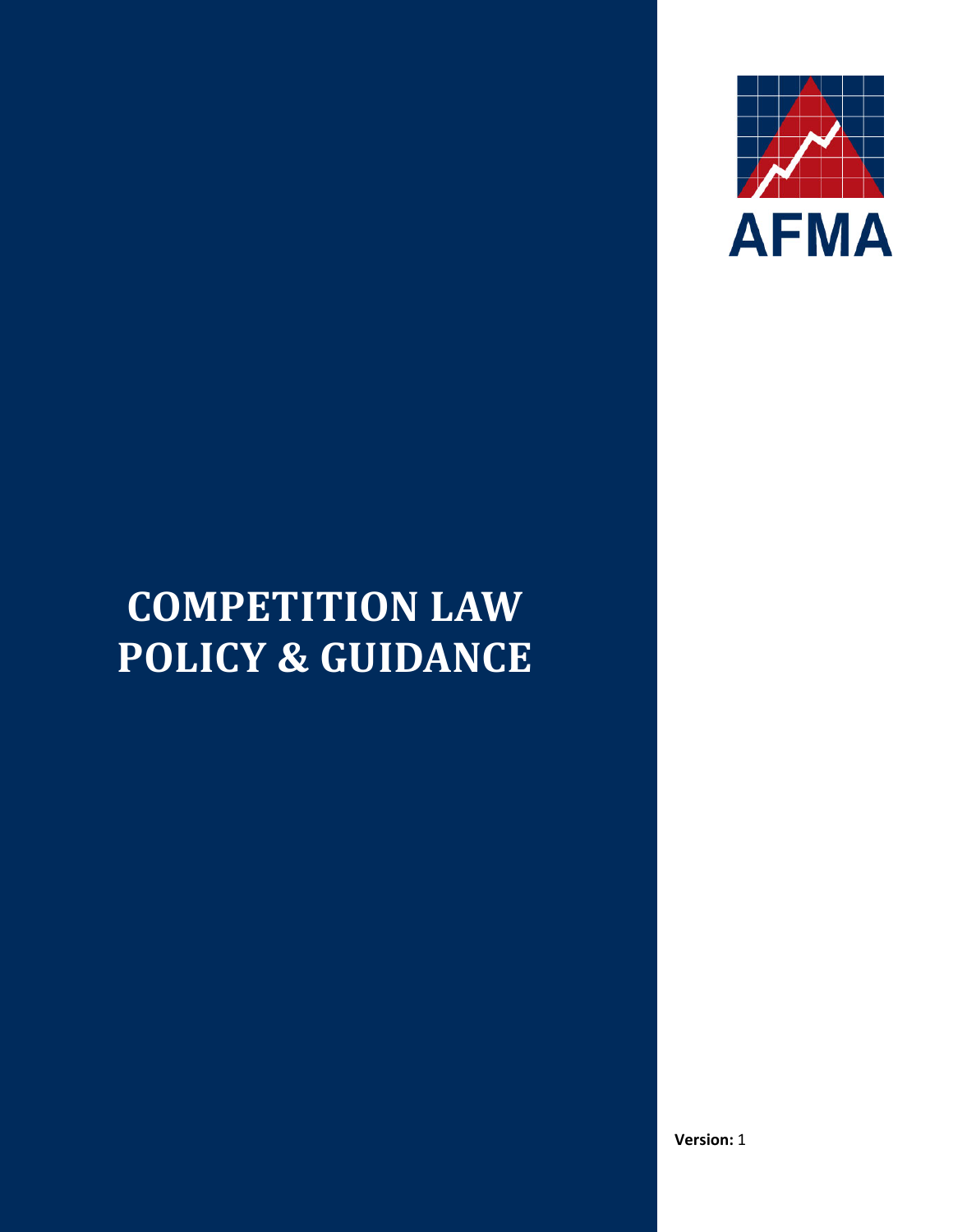## **1. POLICY**

The Australian Financial Markets Association (AFMA) is the leading industry association promoting efficiency, integrity and professionalism in Australia's financial markets and provides leadership in advancing the interests of all market participants. AFMA represents over 130 financial market participants, including Australian and international banks, leading brokers, securities companies, state government treasury corporations, fund managers, traders in electricity and other specialised markets and industry service providers.

AFMA promotes best practice in financial markets and provides support and services to members to this end. The reputation of AFMA as an organisation and the industry we represent is of importance to us and the wider community.

The propose of the document is to set out AFMA's policy on competition law issues and provides guidance to AFMA staff and its members to assist them with conforming to competition law in the context of the forum we provide as a trade association for members to come together to consider issues of common interest.

It is AFMA's policy to comply with competition law and to put in place procedures to ensure compliance with the law. AFMA will not participate in nor facilitate any activity or agreement which is contrary to competition law rules.

Each member of AFMA staff and each member representative participating in AFMA business (including meetings, calls, events and other discussions) must be mindful of compliance with competition law.

While this policy and guidance document provides a high level overview of competition law issues that might be relevant to AFMA staff and AFMA members, it is not possible to anticipate all factors which might give rise to competition law issues. The guidance does not constitute legal advice and where necessary specific legal advice should be sought from a qualified legal adviser.

## **2. SUMMARY OF GUIDANCE**

AFMA staff are not to facilitate and AFMA members are not to come to arrangements or understandings between yourselves that:

- 1. Fix prices by charging the same prices.
- 2. Restrict the production or supply of goods or services, or to restrict the supply to particular persons. This may also take the form of boycotts, that is, agreeing that a particular business will only be able to supply or obtain goods or services at a particular set price, or not at all.
- 3. To share a market by allocating clients, suppliers or territories with which each party will deal.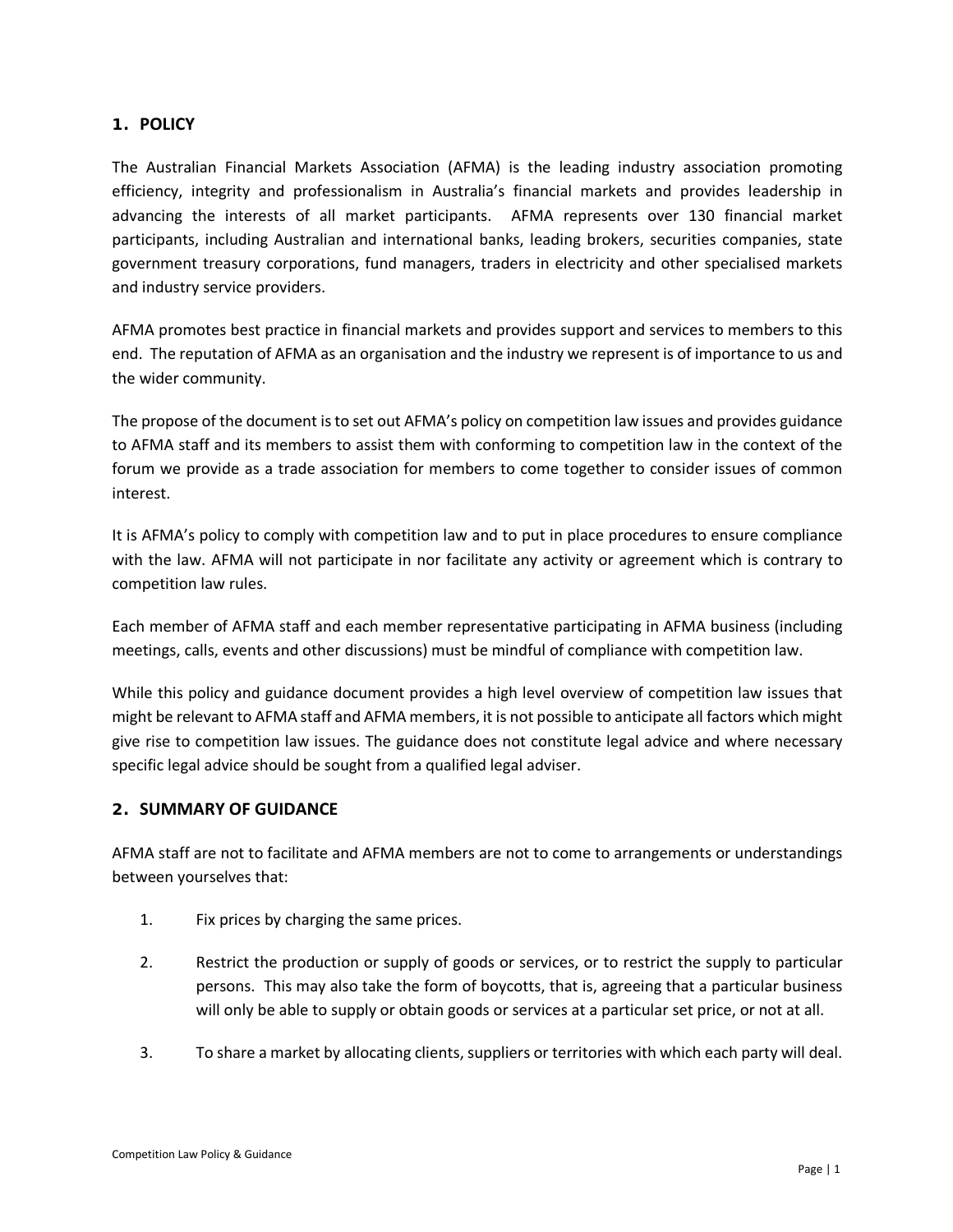- 4. Rig the outcome of a tender process, such as by agreeing not to enter a bid or to enter a bid with the intention that it is rejected.
- 5. Disclose prices to competitors in private where doing so is not in the ordinary course of business.
- 6. Disclose information (in public or in private) for the purpose of substantially lessening competition in a market.

## **3. OVERVIEW OF COMPETITION LAW**

## **3.1. Agreements with Competitors**

In order to ensure they do not breach the Competition and Consumer Act (CCA) the Australian Competition & Consumer Commission (ACCC) advises industry associations to be careful not to impede competition by imposing rules about membership, industry standards and other types of conduct that are overly restrictive. Members must not use the association network and meetings as an opportunity and venue to make anti-competitive agreements—such as those relating to cartel conduct by way of price fixing, output restrictions, market sharing or bid rigging.

Cartel provisions which are found in in Part IV, Division 1 of the CCA contains a parallel civil and criminal regime for cartel conduct. The prohibitions against entering into agreements with competitors are broadly categorised into 4 types of cartel conduct, which are subject to both civil and criminal penalties, and apply to both organisations and individuals.

This cartel conduct includes:

- 1. Price fixing: agreeing with a competitor to charge the same prices.
- 2. Output restrictions: agreeing with a competitor to restrict the production or supply of goods or services, or to restrict the supply to particular persons. This may also take the form of boycotts, that is, agreeing that a particular business will only be able to supply or obtain goods or services at a particular set price, or not at all.
- 3. Market sharing: agreeing with a competitor to allocate customers, suppliers or territories with which each party will deal.
- 4. Bid-rigging: making an agreement with a competitor that has the effect of rigging the outcome of a tender process, such as by agreeing not to enter a bid or to enter a bid with the intention that it is rejected.

These arrangements or understandings do not need to be in writing - any communication with another person which is or may be a competitor and from which each party has an expectation of how the other will act is sufficient.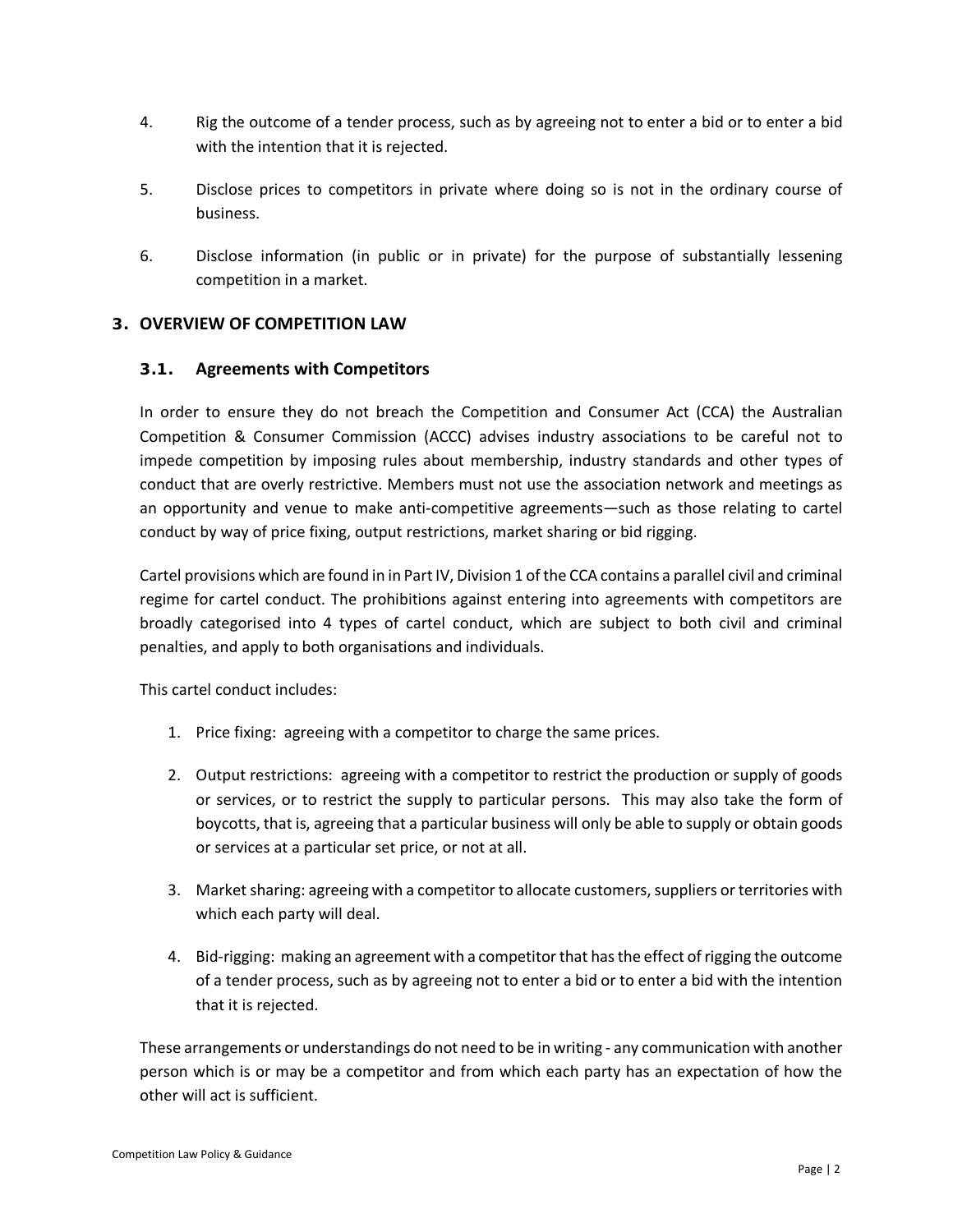## **3.2. Other anti-competitive conduct**

Laws prohibiting anti-competitive price-signalling and information disclosures apply only specifically to the banking sector, and only in relation to the taking of money on deposit and making advances of money or loans.

In addition to the specific instances of cartel conduct detailed above, any contract, arrangement or understanding which has the purpose, or has or is likely to have the effect, of substantially lessening competition is prohibited.

Such unlawful conduct here includes:

- 1. Third line forcing: supplying goods or services, or offering a discount, to a customer (including a student) on condition that the customer buys goods or services from a third person. It is acceptable to recommend the product of a third person to a customer but not to force those other products on your customer as a condition of dealing with you (on preferential terms or otherwise).
- 2. Misuse of market power: using a substantial degree of power in a market (geographical or in a particular course area) to eliminate or damage a competitor, prevent a competitor from entering the market, or deter or prevent competitive conduct in that market. Particularly relevant here, would be to provide goods or services at below cost for a sustained period in order to prevent or deter a potential competitor.
- 3. Exclusive dealing: involves either (a) supplying goods or services on the condition that a person does not acquire goods or services from another supplier, or (b) purchasing goods or services on the condition that the supplier does not supply goods or services to a competitor.
- 4. Resale price maintenance (preventing discounting): supplying goods or services on condition that the purchaser will not re-sell them below a price specified by the supplier (or refusing to supply the goods or services if the purchaser refuses to accept such a condition). This would include offering an incentive to a purchaser (such as a discount) if the purchaser agrees not to re-sell below the specified price. A recommended price is acceptable but there must be no obligation to comply with the recommendation.
- 5. Anti-competitive share acquisitions (including mergers): acquiring (directly or indirectly) shares or assets of a company if it is likely to substantially lessen competition in a market.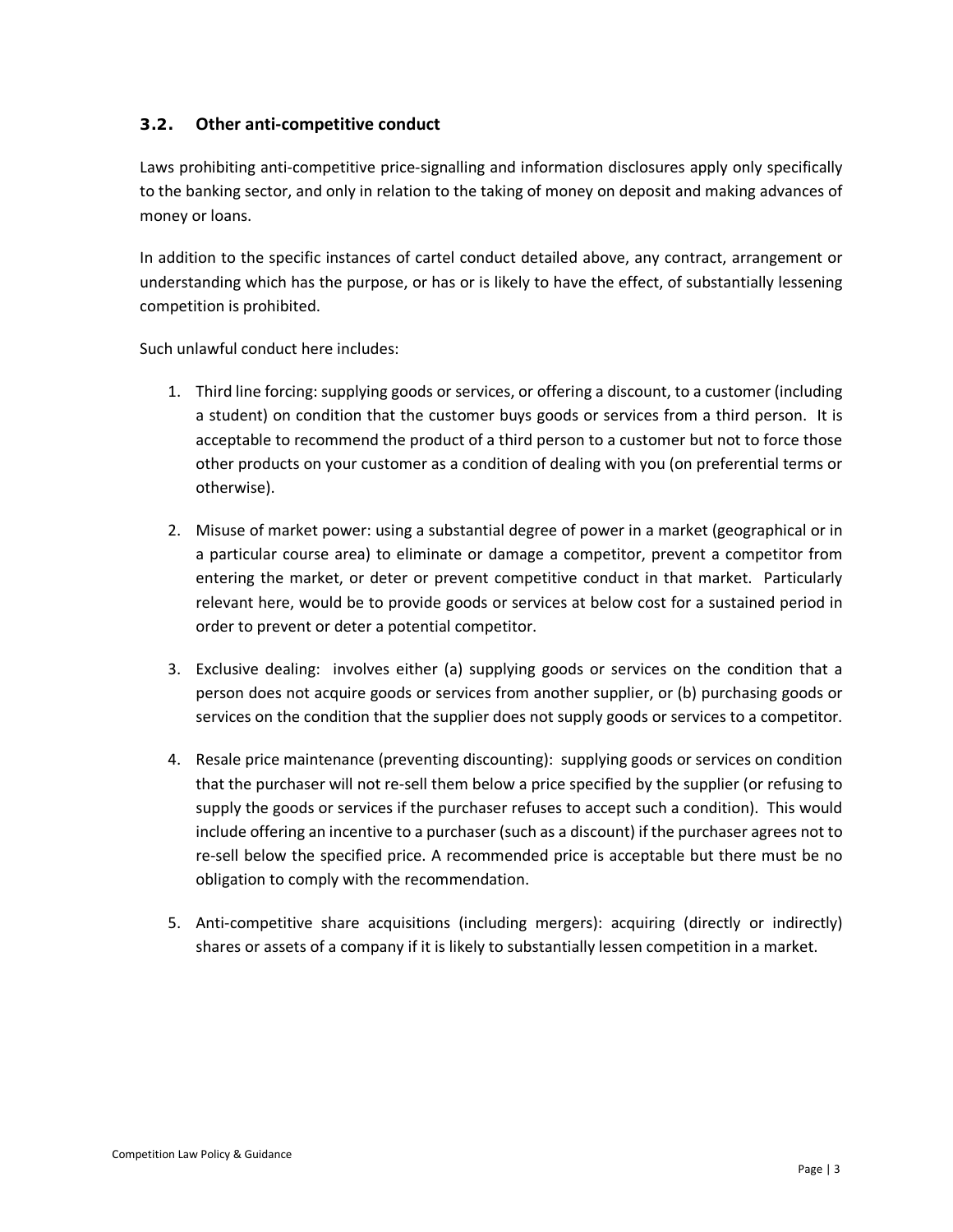## **3.3. Concepts**

## *Contract, Arrangement or Understanding*

Contracts, arrangements or understandings need not be in writing, nor be legally enforceable. All there need be is communication with another person from which each person has an expectation of how the other will act.

An arrangement or understanding involves a meeting of the minds between parties. Examples include parallel conduct, collusion, similar pricing, evidence of opportunities for parties to arrive at an understanding or evidence that parties are acting according to a plan.

## *Purpose or Effect*

The purpose need not be a sole purpose but must be a substantial purpose which can be inferred from the nature of the arrangement, the circumstances in which it was made and its likely effect.

Conduct that is conditionally prohibited is only prohibited if it has the "purpose, effect or likely effect" of substantially lessening competition in the relevant market. These words are very wide and cover situations where an entity:

- intends to substantially lessen competition and succeeds;
- intends to substantially lessen competition and fails; or
- does not intend to substantially lessen competition but its actions have that effect.

An entity's conduct might consist of more than one purpose and only one purpose might be anticompetitive. The CCA will be breached if the anti-competitive purpose is a substantial one.

## **4. CONDUCT UNACCEPTABLE IN AFMA**

## **4.1. No price fixing**

For members of a trade association such as AFMA where collaborative meetings occur on a regular basis about market issues and conditions particular attention should be paid to the price fixing provisions.

One type of cartel conduct occurs where competitors make a provision of a contract, arrangement or understanding which has the purpose, effect, or likely effect of fixing, controlling or maintaining the price, or a component of the price, of goods or services that each of the competitors supply, or acquire.

Another, related, type of cartel conduct, as defined, occurs where competitors give effect to a provision of a contract, arrangement or understanding which has the purpose, effect, or likely effect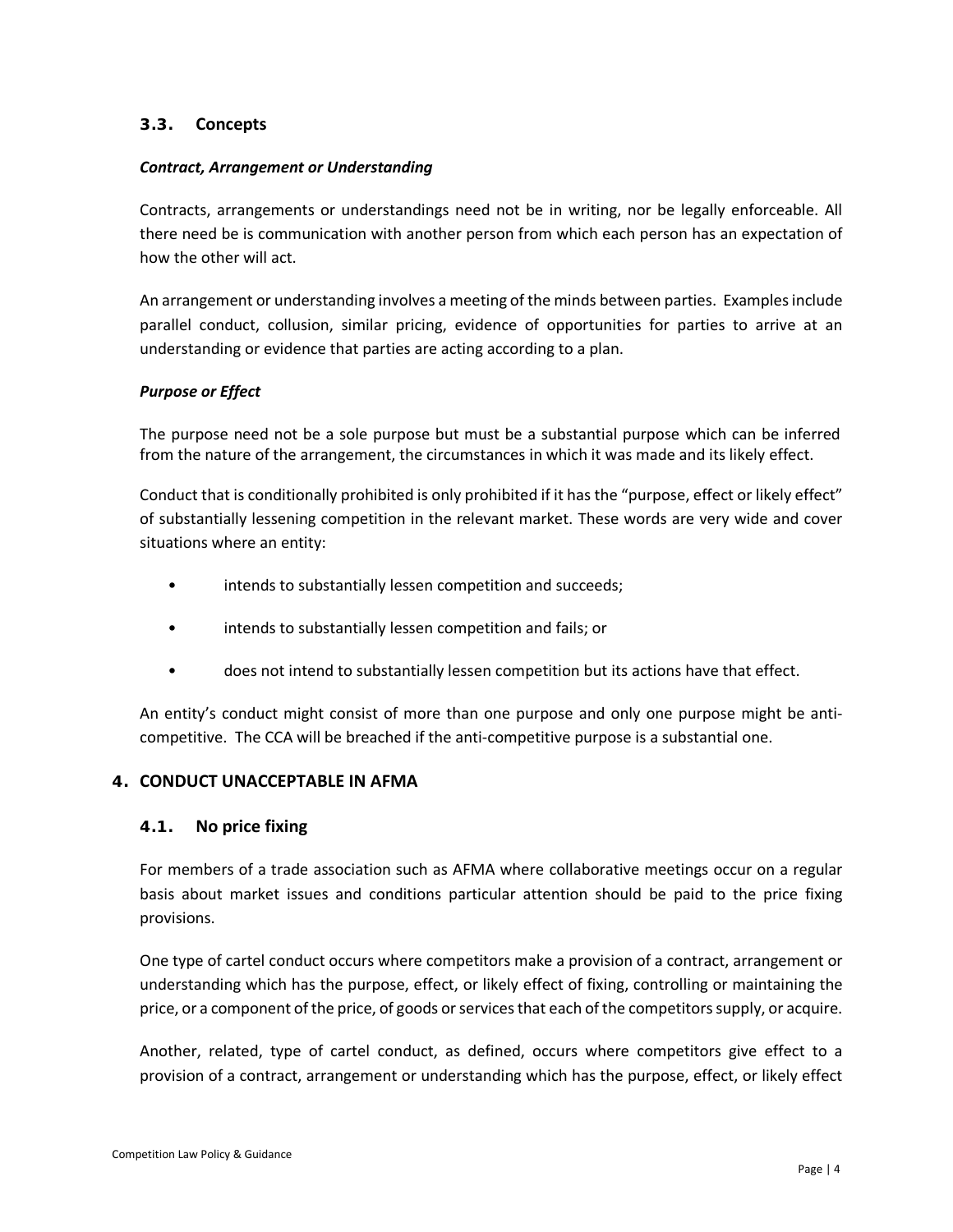of fixing, controlling or maintaining the price, or a component of the price, of goods or services that each of the competitors supply, or acquire.

Potential consequences of a price fixing breach, or an attempted breach, of the prohibitions on price fixing may have potentially serious consequences.

For individuals who are found to have intentionally participated in each of the elements necessary for a finding of a breach or an attempted breach of the prohibitions, the potential consequences (for each instance) include up to 10 years imprisonment, orders banning them from being involved in the management of companies, and pecuniary penalties of up \$500,000.

For companies which are found to have breached, or attempted to breach the prohibitions, the potential consequences (for each instance) include pecuniary penalties of up to the greater of \$10 million, 3 x the gain from the breach or, if the gain from the breach cannot be ascertained, up to 10% of the group's Australian turnover in the previous year.

In addition, individuals and companies may be ordered to pay legal costs and civil damages.

## *Guidance on price fixing*

- Discussions and, most importantly, agreements with competitors about prices are not to be engaged in by members in AFMA forums.
- Take care to ensure that financial product prices are established through market mechanisms and not through discussion among AFMA members.
- Importantly, each of these prohibitions the making of a price fixing provision and the giving effect to a price fixing provision – requires "a commitment to act" in accordance with the provision. That is, it is necessary for the competitors who are party to the price fixing provision to commit to set their prices in accordance with the provision. A mere hope that something might be done, or that other members of AFMA might act in a similar way, is not a commitment to act in accordance with the resolution.

## **4.2. No market sharing**

When competitors agree to divide or allocate consumers, suppliers or territories between themselves, they are engaging in market sharing. This conduct is prohibited as it results in businesses sheltering from competition and denying clients the benefit of choice.

Such actions include:

- 1. allocating clients by geographic area
- 2. dividing contracts within an area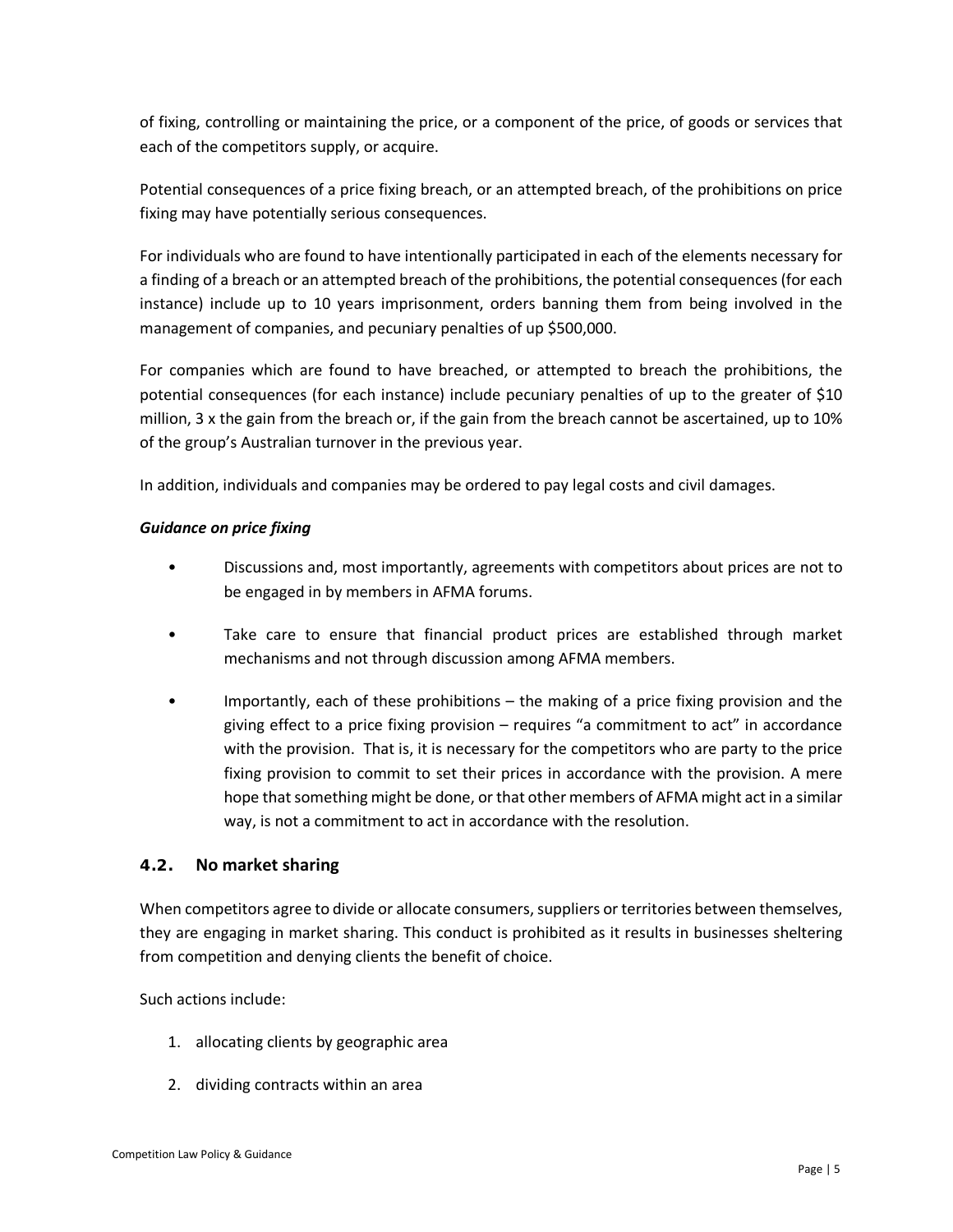- 3. agreeing not to compete for established consumers
- 4. agreeing not to produce each others' products or services
- 5. agreeing not to expand into a competitor's market.

#### *Guidance on market sharing*

- Agreements between competitors to divide or allocate any consumers, suppliers or territories are prohibited and are not to be proposed or considered within AFMA forums.
- Markets should operate freely, and should be driven by competition, not agreements between competing members.

## **4.3. Bid rigging**

Where competitors agree to ensure that bids for a tender are submitted (or withheld) in a particular way, they are engaging in bid rigging. This type of conduct is also known as collusive tendering. It breaches the cartel provisions of the CCA.

There are a number of different types of bid rigging behaviour to be aware of and avoid.

These include:

- Cover bidding—where competitors agree that one member of the group will 'win' the tender, as all the other competitors agree to bid over a certain amount.
- Bid suppression—where one or more competitors agree not to submit a tender.
- Bid withdrawal—where a business withdraws a winning bid so another will be successful.
- Bid rotation—where businesses agree to take turns at winning tenders so that each business receives an equal amount of jobs.
- Non-conforming bids—where one or more competitors deliberately include unacceptable terms and conditions so that their tender will be excluded and another will be successful.

#### *Guidance on bid-rigging*

• Members are not to make any agreements in AFMA forums with competitors about how you will tender for bids through AFMA forums.

## **4.4. No output restrictions**

Output restrictions are when competitors agree to prevent, restrict or limit the supply of goods and/or services, with the purpose or effect of driving the price of these items higher due to their lack of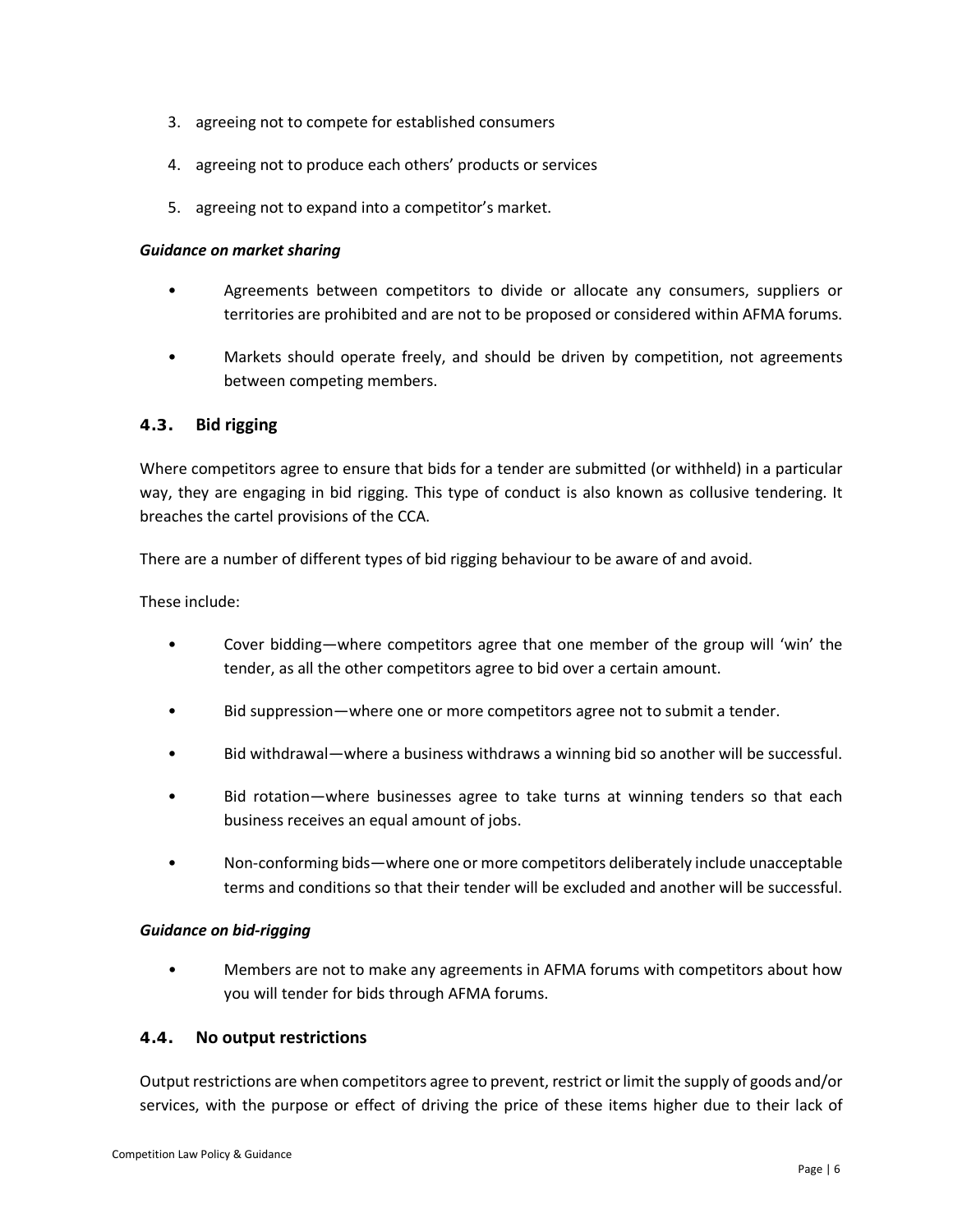availability. The cartel rules are breached where a coordinated agreement is made between businesses to collectively control the supply of goods or services.

## *Guidance on output restrictions*

• Agreements with between members about controlling (including limiting) the supply of goods or services to clients are not permitted.

## **No boycotts—exclusionary agreements**

If an agreement is made between competitors that prevents, restricts or limits dealings with an individual supplier or client, or group of suppliers or clients, those competitors are engaging in exclusionary behaviour in breach of the CCA. This also applies where one business attempts to induce other businesses to enter into such an agreement.

The CCA also prohibits secondary boycotts if they are engaged in for the purpose and would have, or are likely to have, the effect of causing substantial loss or damage to a business or competitor. As the name suggests, a secondary boycott could, for example, involve conduct by two businesses to hinder or prevent another business from supplying to, or acquiring goods or services from, a fourth person.

## *Guidance on boycotts*

- Do not make boycott agreements with your competitors for the purpose of preventing, restricting or limiting your dealings with suppliers or consumers.
- Do not attempt to induce anyone to limit their dealings with other businesses.
- Set the terms and conditions of your agreements with suppliers and consumers independently, while taking care that they comply with the CCA more broadly.

## **4.5. No agreements to deal exclusively**

Exclusive dealing arrangements involve the imposition of limitations by one business on the supply or acquisition of products or services by another business or consumer. These limitations often take the form of restrictive anti-competitive conditions. While a business is, of course, able to decide who it would like to do business with, including who it will use as a supplier, it is illegal for one party to impose certain types of restrictions on the other. It is also illegal to refuse to supply or acquire, or cease supplying or acquiring, goods or services from a business because that business has not accepted the restrictions.

The types of arrangements that involve exclusive dealing are where a business:

supplies goods or services on the condition that the purchaser does not acquire items from a competitor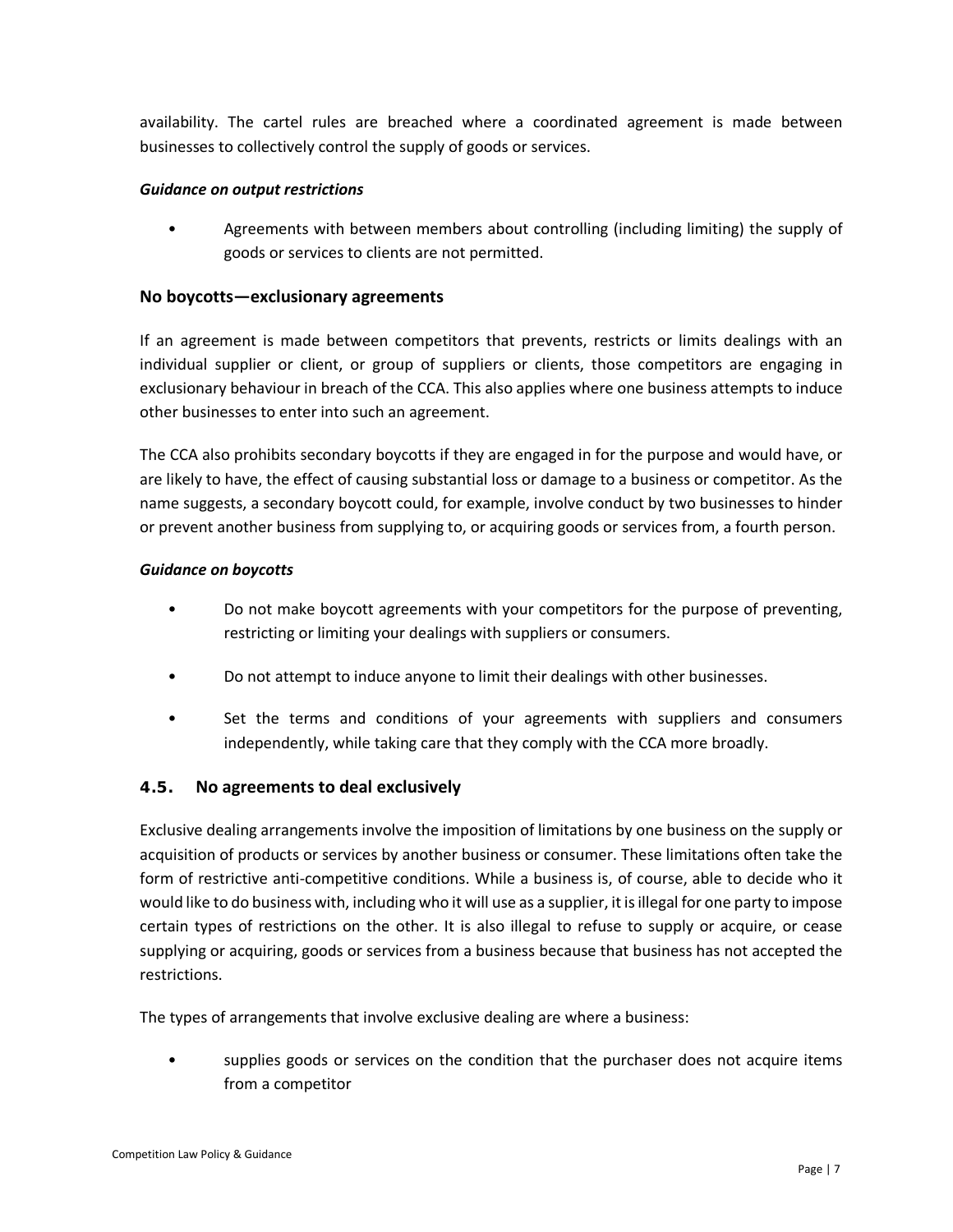- only acquires goods or services on the condition that the supplier accepts restrictions on supplying third party businesses
- supplies goods or services on the condition that the purchaser acquires other goods or services from a third party. This, also known as third line forcing, is strictly prohibited by the competition rules.

Some of these types of conduct require a substantial lessening of competition to occur if they are to be considered a breach of the CCA. For others, just the existence of the arrangement will be a breach.

## *Guidance on exclusive dealing*

- AFMA members are not to use its forums to attempt to impose restrictions on their suppliers or clients in their dealings with other businesses.
- AFMA members are not to impose through its forums a requirement on their suppliers or clients that they must deal with a specific third party business in order to deal with them.

## **5. PRICE-SIGNALLING**

Given that a significant number of AFMA members are authorised deposit-taking institutions (ADIs), AFMA must also pay close attention to compliance with the price-signalling prohibition.

Broadly, it is illegal for ADIs to

- 1. Disclose prices to competitors in private where doing so is not in the ordinary course of business (the per se prohibition).
- 2. Disclose information (in public or in private) for the purpose of substantially lessening competition in a market (the general prohibition).

## **5.1. Per se prohibition**

The per se prohibition is confined to a narrow range of private disclosures, relating to price, whereas the general prohibition encompasses disclosures relating to price, capacity and commercial strategy.

It is illegal for an ADI to disclose information to a competitor in private where the information relates to a price for a deposit or loan supplied or acquired (or that is likely to be supplied or acquired) by the firm.

The prohibition does not draw a distinction between past, current and future price information, and does not require proof of an anti-competitive purpose or effect.

Generally, any pricing information given to one or more competitors, but not to any other person, is a private disclosure for the purposes of the per se prohibition.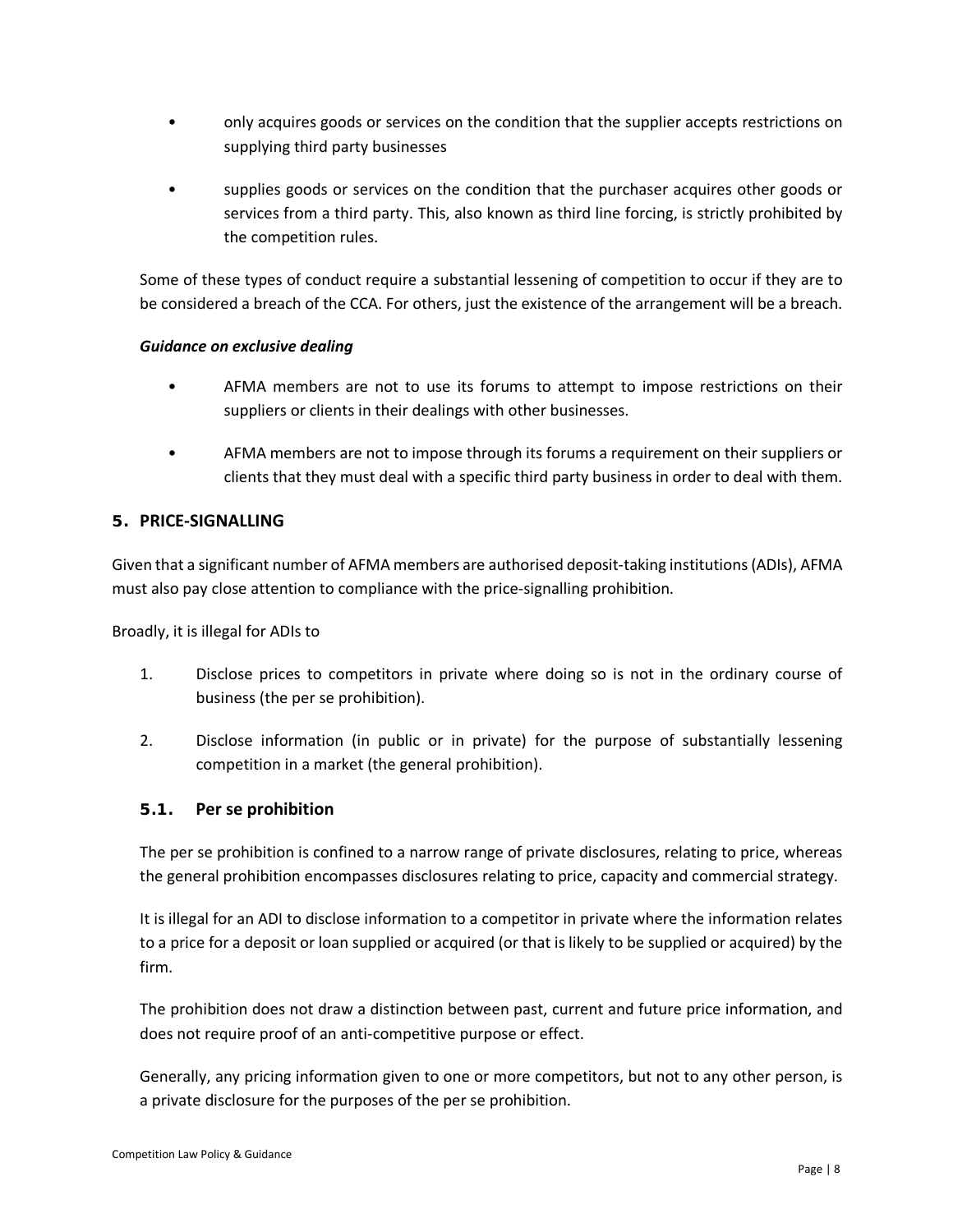Anti-avoidance provisions in the CCA ensure that the per se prohibition will still apply even if a business uses an intermediary to pass on pricing information to a competitor, or if the business provides the pricing information to a non-competitor as well, for the purpose of circumventing the prohibition.

The private disclosure prohibition applies to all pricing information. The nature of the information and its potential to damage competition is irrelevant under the private disclosure prohibition. Accordingly, it is illegal for competitors to discuss:

- historical industry pricing information, even if this is discussed for a legitimate purpose such as identifying opportunities for improvements in industry competitiveness or lobbying governments;
- information of no competitive significance. For example, pricing information that is stale due to the passage of time, and of no relevance to future price competition, could not be discussed between competitors; and
- information that is already in the public domain. Competitors will not be able to avoid liability by limiting communications to public domain information, since this also is captured by the private disclosure prohibition.

The prohibition does not require a link to be demonstrated between the signalling conduct and any form of collusion or facilitative practice, in order to determine competitive harm is likely to result. As a consequence, the prohibition does not distinguish between conduct which may cause harm to the market and that which may not.

## **5.2. General prohibition**

The second prohibition covers both private and public disclosure of pricing, capacity or commercial strategy information. For a breach to occur it must be established that the disclosure was made for the dominant purpose of substantially lessening competition. Whether or not the information is up to date or commercially sensitive is irrelevant (though where a disclosure is of historical information or details that are already in the public domain the requirement for an impact on competition is likely to be difficult to satisfy).

The ACCC has indicated that the general prohibition does not seek to prohibit statements that 'genuinely' describe market reality; the advertising of the prices of a business' products or services; or a company's disclosure to its shareholders regarding intended changes in pricing policies. On the other hand, disclosure of information that is aimed at facilitating coordinated conduct is considered to have an anti-competitive purpose and is therefore prohibited.